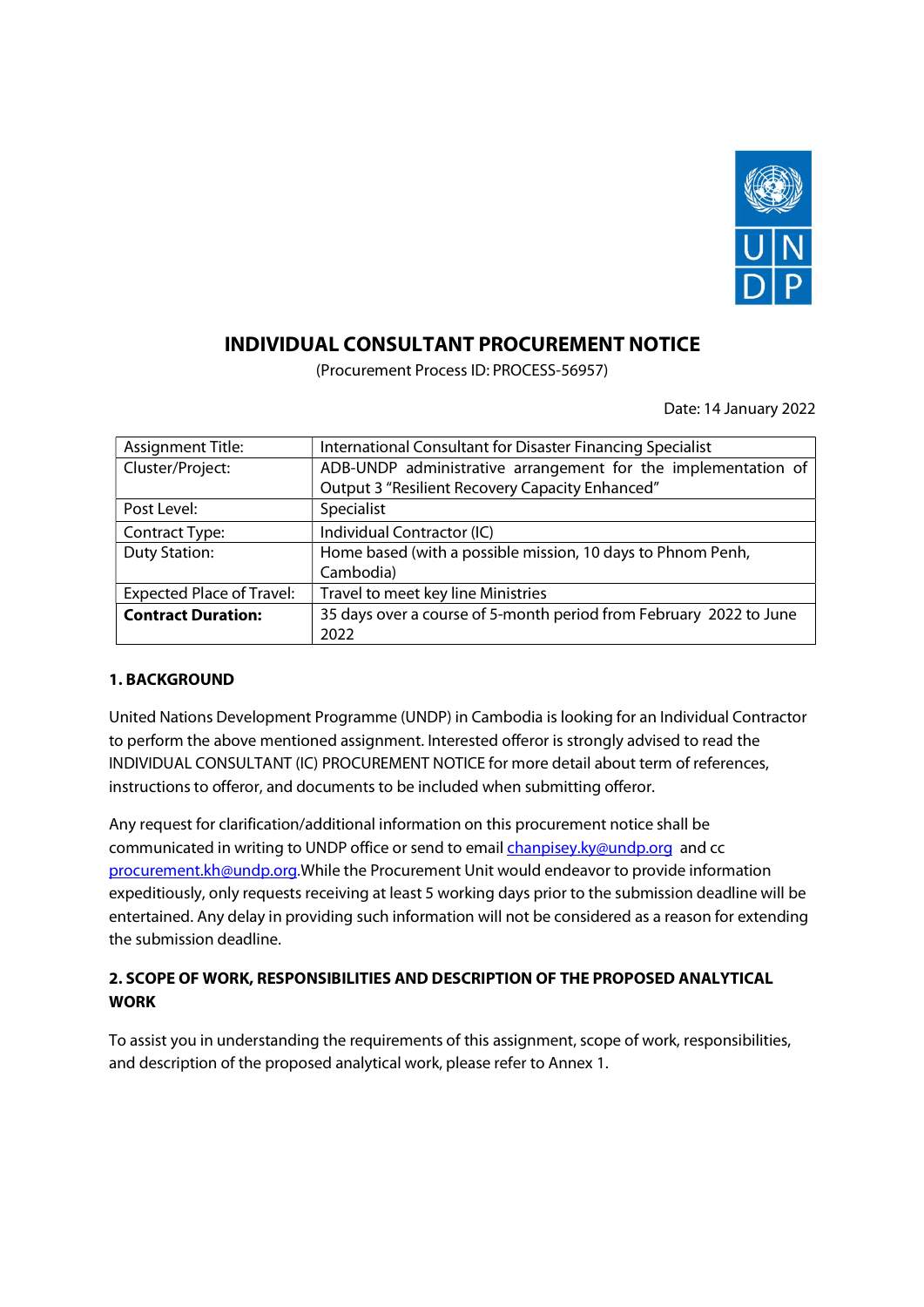### 3. REQUIREMENTS FOR EXPERIENCE AND QUALIFICATIONS:

### I. Academic Qualifications:

 Postgraduate degree in economics and/or finance Master'. In lieu of an advanced degree, a Bachelor university degree with 5 additional years of experience in post-disaster financing activities may be considered

### II. Years of experience:

- At least seven (5) years of experience in undertaking post-disaster financing related activities in developing countries
- Proven experience in working in similar projects in Asia and the Pacific is required.
- Understanding of disaster financing approach in developing countries
- Excellent writing skills, with analytic capacity and ability to synthesize inputs and relevant findings
- Knowledge and understanding of post disaster recovery context and role of multilaterals and bilateral in supporting national governments.
- Strong experience in leading and coordinating discussions and consultations with a range of stakeholders, both national governments, multi-lateral and bilateral agencies; including experience in drafting reports for UN agencies, European Union or World Bank.

### III. Competencies:

- Strong analytical and quantitative skills, alongside strong synthesis and strategic thinking skills;
- Ability to interact with senior government officials and a wide range of stakeholders (including private sector) and to facilitate discovery and planning processes;
- Team leadership experience with strong communication skills; and
- Excellent written and oral communication skills.

### IV. Language:

Excellent command of English (both spoken and written)

### 4. DOCUMENTS TO BE INCLUDED WHEN SUBMITTING THE PROPOSALS:

- 1. Proposal:
- (i) Explaining why they are the most suitable for the work
- 2. Financial proposal
- 3. Personal CV including past experience in similar projects and at least 3 references

Your offer shall be submitted online through UNDP Online Recruitment System at the URL address https://jobs.undp.org/cj\_view\_job.cfm?cur\_job\_id=104134 no later than application submission deadline. Late application submission will be rejected. UNDP will not consider application submission by email.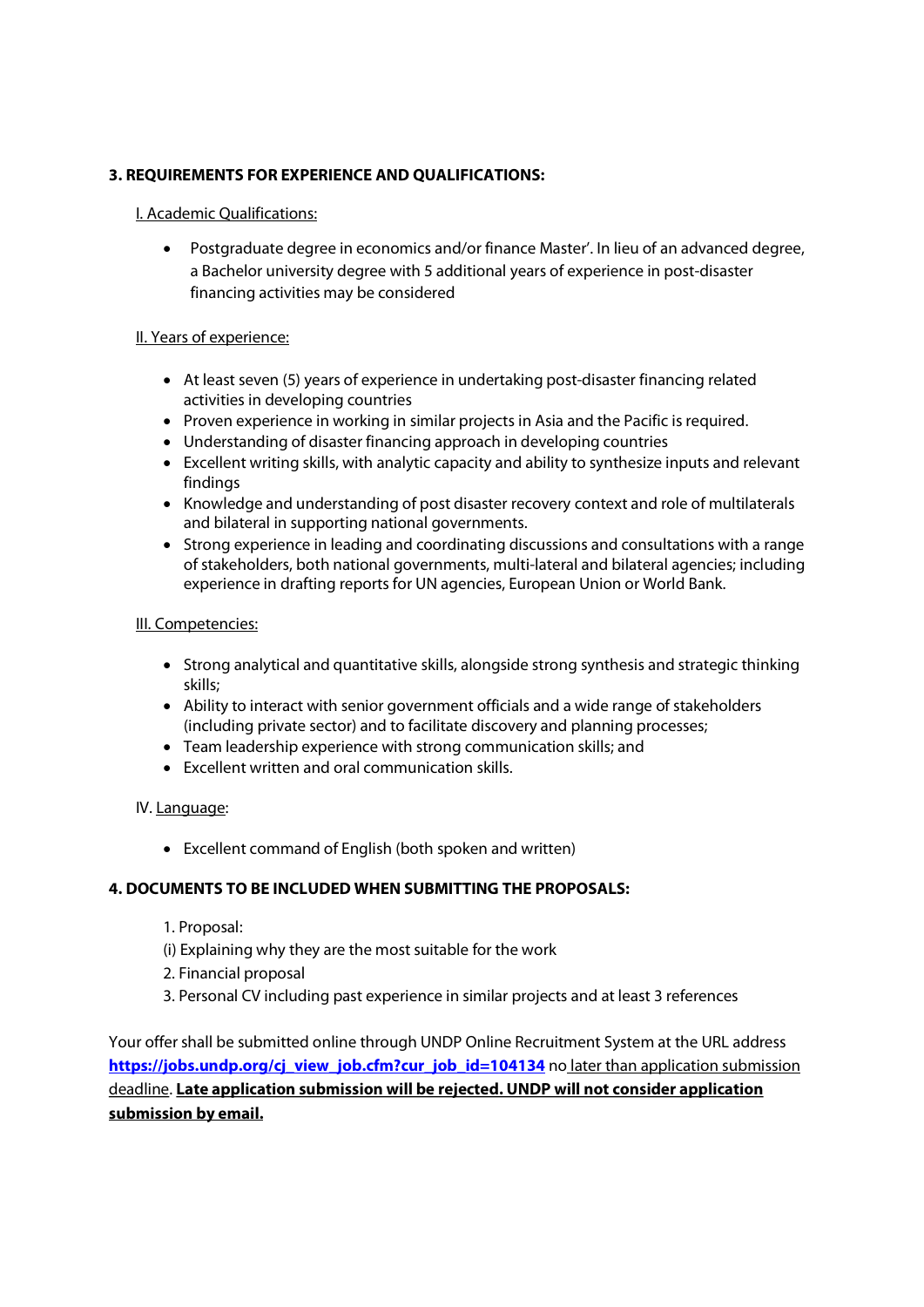### 4. FINANCIAL PROPOSAL

This is a Lump sum output-based contract. Therefore, the interested offerors are requested to submit Final All-Inclusive Price with cost breakdown.

### 5. EVALUATION

Offerors will be evaluated based on the Cumulative analysis.

- Technical Qualification (100 points) weight; [70%]
- Financial/Price Proposal (100 points) weight; [30%]

A two-stage procedure is utilized in evaluating the proposals, with evaluation of the technical proposal being completed prior to any price proposal being compared. Only the price proposal of the Offerors who passed the minimum technical score of 70% of the obtainable score of 100 points in the technical qualification evaluation will be evaluated.

### 5. 1. Technical qualification evaluation criteria:

The total number of points allocated for the technical qualification component is 100. The technical qualification of the offeror/individual is evaluated based on following technical qualification:

| <b>Technical Evaluation Criteria</b>                                                                                                                                                                                                                                        | <b>Obtainable</b> |
|-----------------------------------------------------------------------------------------------------------------------------------------------------------------------------------------------------------------------------------------------------------------------------|-------------------|
|                                                                                                                                                                                                                                                                             | Score             |
| At least seven (5) years of experience in undertaking post-disaster financing related<br>activities in developing countries                                                                                                                                                 | 30 points         |
| Understanding of disaster financing approach in developing countries                                                                                                                                                                                                        | 20 points         |
| Strong experience in leading and coordinating discussions and consultations with a<br>range of stakeholders, both national governments, multi-lateral and bilateral<br>agencies; including experience in drafting reports for UN agencies, European Union<br>or World Bank. | 30 points         |
| Proven experience in working in similar projects in Asia and the Pacific is required                                                                                                                                                                                        | 20 points         |
| <b>Total Obtainable Score</b>                                                                                                                                                                                                                                               | 100               |

Only the offerors who have attained a minimum of 70% of total points will be considered as technical qualified offerors.

### 5. 2. Financial/Price Proposal Comparison:

 Only the financial/price proposal of offerors who have attained a minimum of 70% score in the technical qualification evaluation will be considered and evaluated. The total number of points allocated for the price component is 100. Below is the formula used for this evaluation:

Rating for Financial Proposal = (Lowest Priced Offer / Price of the Offer Being Reviewed) x 100

### 5.3. Selection Method and Award Criteria: